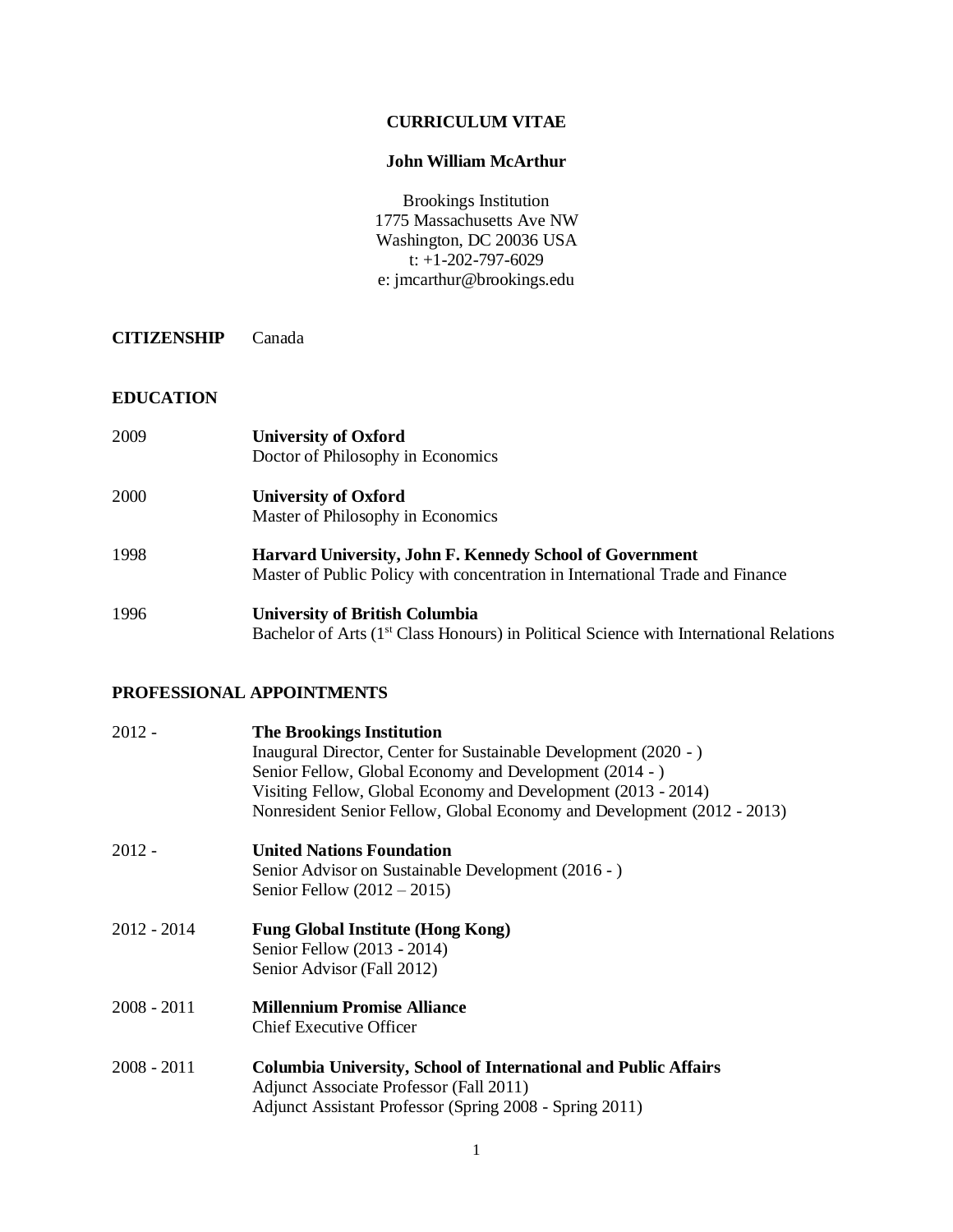| $2002 - 2011$ | <b>Earth Institute at Columbia University</b><br>Senior Advisor to the Director (2008-2011)<br>Policy Director (2006-2008)<br>Associate Director (2002-2005)                                                                                        |
|---------------|-----------------------------------------------------------------------------------------------------------------------------------------------------------------------------------------------------------------------------------------------------|
| 2007          | <b>United Nations Development Programme</b><br>Senior Macroeconomic Advisor, Regional Bureau for Africa                                                                                                                                             |
| $2002 - 2006$ | <b>United Nations Millennium Project</b><br>Manager (2002-2005) & Deputy Director (2005-2006)                                                                                                                                                       |
| 1999 - 2002   | <b>Harvard University, Center for International Development</b><br>Research Fellow & Research Manager (2000-2002)<br>Project Leader & Co-author, Global Competitiveness Report (2000-2002)<br>Project Manager, Africa Competitiveness Report (1999) |

# **OTHER PROFESSIONAL ACTIVITIES AND COMMUNITY SERVICE**

| $2022 -$      | Member, Advisory Committee, Novata                                                                                                                                                                                                                                                             |
|---------------|------------------------------------------------------------------------------------------------------------------------------------------------------------------------------------------------------------------------------------------------------------------------------------------------|
| 2022          | Co-chair, Task Force on Shaping International Cooperation for the Global Common<br>Good, Think7 (T7) Process                                                                                                                                                                                   |
| 2020          | Member, Strategy Advisory Group, Global Partnership for Education                                                                                                                                                                                                                              |
| $2019 -$      | Member, Deputy Minister Steering Committee, Policy Horizons Canada                                                                                                                                                                                                                             |
| $2019 -$      | Member, UNICEF Advisory Group                                                                                                                                                                                                                                                                  |
| $2018 -$      | Co-founder and co-chair, 17 Rooms initiative (in partnership with The Rockefeller<br>Foundation)                                                                                                                                                                                               |
| $2018 - 2019$ | Member, Independent Expert Group, Global Nutrition Report                                                                                                                                                                                                                                      |
| $2017 - 2019$ | Member, Scientific Advisory Board, Grand Challenges Canada                                                                                                                                                                                                                                     |
| 2017          | Member, Study Group on Global Education – Equipping the Next Generation of<br>Canadians to Succeed in a Complex World. Convened by University of Ottawa<br>Centre for International Policy Studies and University of Toronto Munk School of<br>Global Affairs.                                 |
| $2016 - 2022$ | Board Governor, International Development Research Centre [Canadian Crown]<br>corporation; Order-in-council appointment]                                                                                                                                                                       |
|               | 2020-2022 Member, Human Resources Committee<br>2017-2022 Member, Strategy, Program Performance, and Learning<br>Committee (Chair from 2017 through end-2019)<br>2017-2019 Member, Executive and Governance Committee<br>2016-2017 Chair, Ad Hoc Strategic Priorities and Performance Committee |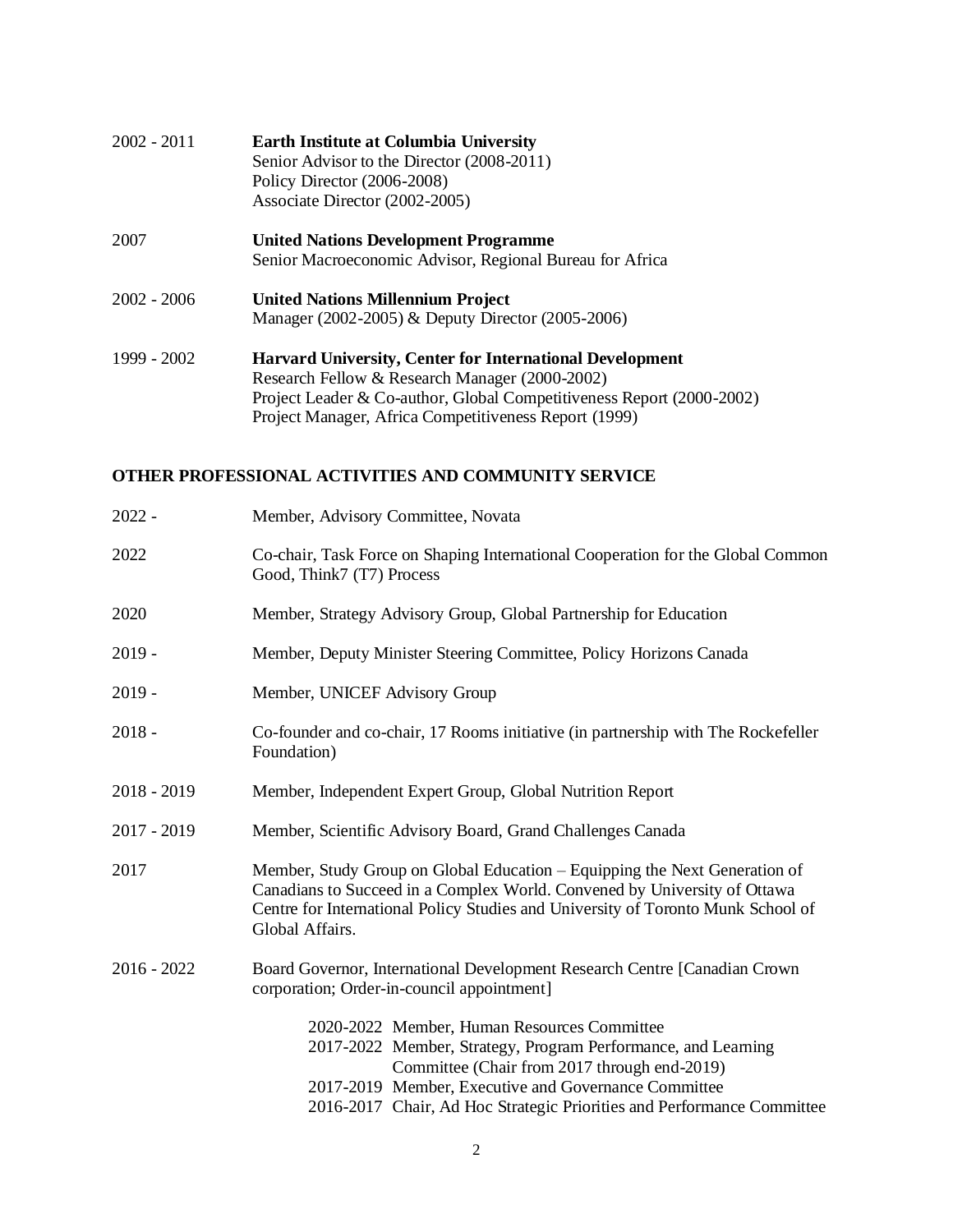| $2016 - 2019$ | Member, Scholar Advisory Committee, Brookings Institution<br>Member, Inclusion and Diversity Committee, Brookings Institution                                                                                                                                                                                                                                                                                                                                                                                                                                                                |
|---------------|----------------------------------------------------------------------------------------------------------------------------------------------------------------------------------------------------------------------------------------------------------------------------------------------------------------------------------------------------------------------------------------------------------------------------------------------------------------------------------------------------------------------------------------------------------------------------------------------|
| 2016          | Advisor, Business and Sustainable Development Commission                                                                                                                                                                                                                                                                                                                                                                                                                                                                                                                                     |
| $2015 - 2017$ | Member, Schwarzman Scholarship selection committee for North America                                                                                                                                                                                                                                                                                                                                                                                                                                                                                                                         |
| $2014 - 2015$ | Co-chair, University of Ottawa Centre for International Policy Studies (CIPS)<br>Working Group on Global Sustainable Development                                                                                                                                                                                                                                                                                                                                                                                                                                                             |
| May 2014      | Guest Professor, Oklahoma Scholar-Leadership Enrichment Program                                                                                                                                                                                                                                                                                                                                                                                                                                                                                                                              |
| $2014 - 2018$ | Member, University of British Columbia Alumni Advisory Council                                                                                                                                                                                                                                                                                                                                                                                                                                                                                                                               |
| 2012 (Fall)   | Consultant, Asian Development Bank                                                                                                                                                                                                                                                                                                                                                                                                                                                                                                                                                           |
| $2012 - 2013$ | Visiting researcher, RAND Santa Monica, Labor and Population and RAPID<br>(Research and Policy in International Development) programs.                                                                                                                                                                                                                                                                                                                                                                                                                                                       |
| $2010 - 2018$ | World Economic Forum                                                                                                                                                                                                                                                                                                                                                                                                                                                                                                                                                                         |
|               | 2016-2018 Member, Global Future Council on International Governance,<br>Public-Private Cooperation and Sustainable Development<br>2014-2016 Member, Global Agenda Council (GAC) on Sustainable<br>Development<br>2013-2014 Chair, GAC on Poverty and Sustainable Development<br>2012-2013 Vice-chair, GAC on Poverty and Sustainable Development<br>2011-2014 Member, Advisory Board on Sustainability and Competitiveness<br>2011-2012 Chair, GAC on Benchmarking Progress<br>2010-2011 Member, GAC on Poverty and Economic Development<br>2010-2011 Rapporteur, Global Redesign Initiative |
| $2008 - 2013$ | Co-founder and Co-chair, Global Masters in Development Practice Association of<br>degree programs                                                                                                                                                                                                                                                                                                                                                                                                                                                                                            |
| $2007 - 2008$ | Co-chair, International Commission on Education for Sustainable Development<br>Practice                                                                                                                                                                                                                                                                                                                                                                                                                                                                                                      |
| $2007 -$      | Member, Rhodes Scholarship selection committees                                                                                                                                                                                                                                                                                                                                                                                                                                                                                                                                              |
|               | 2017-2019 Committee for Delaware/Maryland/DC, USA<br>2007-2011 Committee for Ontario, Canada                                                                                                                                                                                                                                                                                                                                                                                                                                                                                                 |
| 2006 (Spring) | Visiting Scholar, New York University, Center for Advanced Social Science<br>Research                                                                                                                                                                                                                                                                                                                                                                                                                                                                                                        |
| $2005 - 2011$ | Board Member, Millennium Promise Alliance                                                                                                                                                                                                                                                                                                                                                                                                                                                                                                                                                    |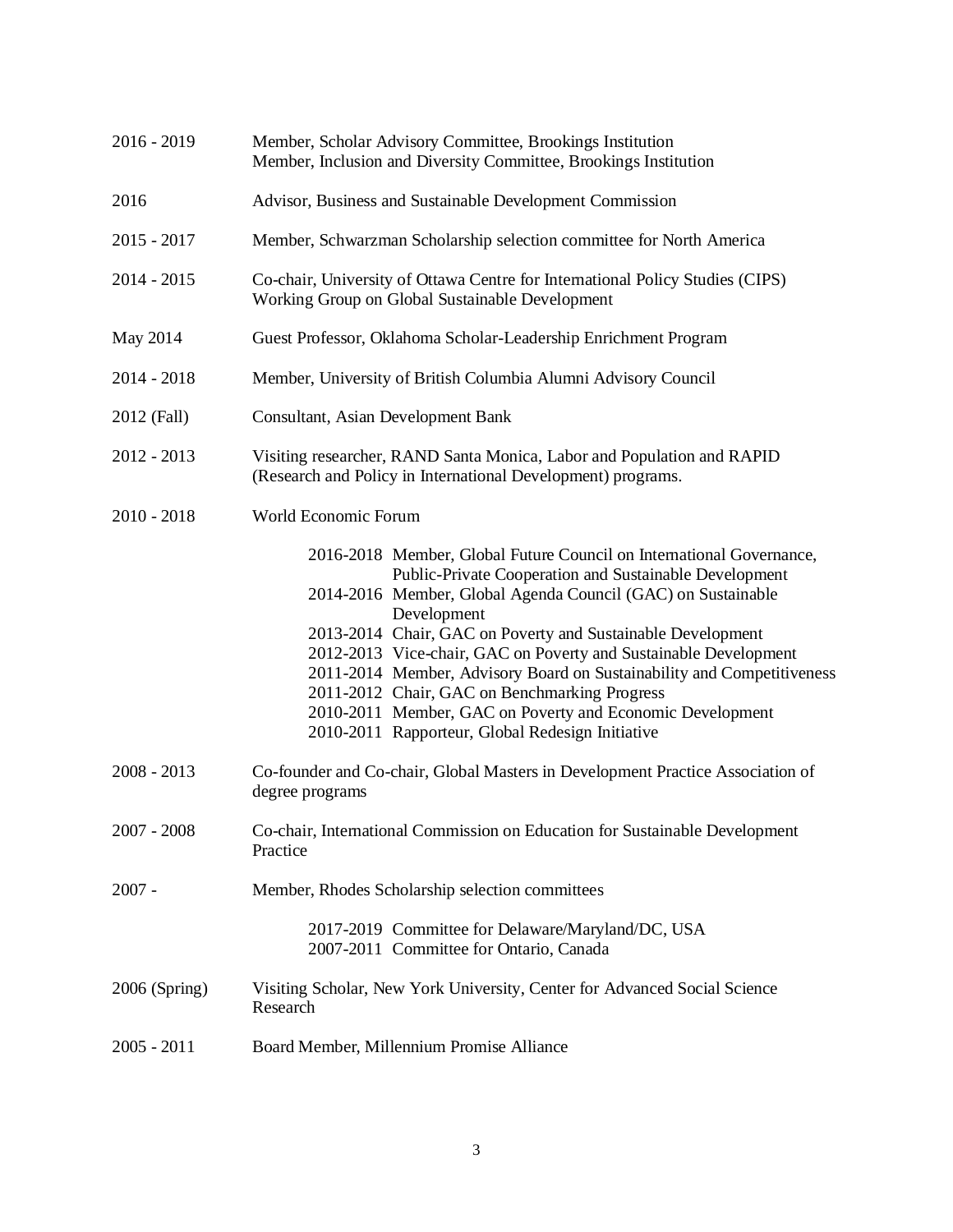### **SELECTED AWARDS AND HONOURS**

| 2021 | Apolitical's 100 Most Influential Academics in Government                       |
|------|---------------------------------------------------------------------------------|
| 2009 | Young Global Leader, World Economic Forum                                       |
| 1998 | Rhodes Scholarship                                                              |
| 1998 | Harvard Kennedy School of Government Peter C Lewis Award for Outstanding        |
|      | Policy Analysis Exercise (thesis equivalent)                                    |
| 1997 | Mackenzie King Traveling Scholarship for studies in International Affairs       |
| 1996 | Academic All-Canadian: named one of Canada's 10 outstanding scholar-athletes by |
|      | Canadian Interuniversity Athletic Union                                         |
| 1996 | Outstanding Student Award, University of British Columbia Alumni Association    |
| 1996 | Wesbrook Scholar, University of British Columbia                                |
| 1991 | Nancy Greene Scholarship, Province of British Columbia                          |

# **PUBLICATIONS**

#### **Articles in peer-reviewed journals**

John W McArthur and Krista Rasmussen. 2019. "Classifying Sustainable Development Goal trajectories: A country-level methodology for identifying which issues and people are getting left behind." *World Development*. Vol. 123 (November). 104608. https://doi.org/10.1016/j.worlddev.2019.06.031

John W McArthur and Krista Rasmussen. 2019*. "*An estimation of grant-based multilateral system funding flows from 2014 to 2016." *Global Policy.* Vol. 10, No. 2, pp. 238-249.

John W McArthur and Jeffrey D Sachs. 2019*.* "Agriculture, aid and economic growth in Africa." *World Bank Economic Review.* Vol. 33, No. 1, pp. 1-20.

John W McArthur and Christine Zhang. 2018. "Measuring the diffusion of the Millennium Development Goals across major print media and academic outlets." *Global Policy.* Vol. 9, No. 3, pp. 313-326.

John W McArthur, Krista Rasmussen, and Gavin Yamey. 2018. "How many lives are at stake? Assessing 2030 Sustainable Development Goal trajectories for maternal and child health." *The BMJ.* 360:k373. https://doi.org/10.1136/bmj.k373

John W McArthur and Krista Rasmussen. 2018. "Change of pace: Accelerations and advances during the Millennium Development Goal era." *World Development.* Vol. 105 (May), pp. 132-143.

Homi Kharas, John W McArthur, and Joachim von Braun. 2017. ["An evidence-based approach to ending](http://Economics:%20The%20Open-Access,%20Open-%20Assessment%20E-Journal,%2011%20(2017-26):%201–12%20.%20http:/dx.doi.org/10.5018/economicsejournal.%20ja.2017-26)  [rural hunger.](http://Economics:%20The%20Open-Access,%20Open-%20Assessment%20E-Journal,%2011%20(2017-26):%201–12%20.%20http:/dx.doi.org/10.5018/economicsejournal.%20ja.2017-26)" *Economics: The Open-Access, Open-Assessment E-Journal*, 11 (2017-26): 1–12. http://dx.doi.org/10.5018/economicsejournal.ja.2017-26.

John W McArthur and Gordon C McCord. 2017. "Fertilizing growth: Agricultural inputs and their effects in economic development." *Journal of Development Economics.* Vol. 127, pp. 133-152.

John W McArthur and Eric Werker. 2016. "Developing countries and international organizations: Introduction to the special issue." *Review of International Organizations.* Vol. 11, No. 2. pp. 155-169.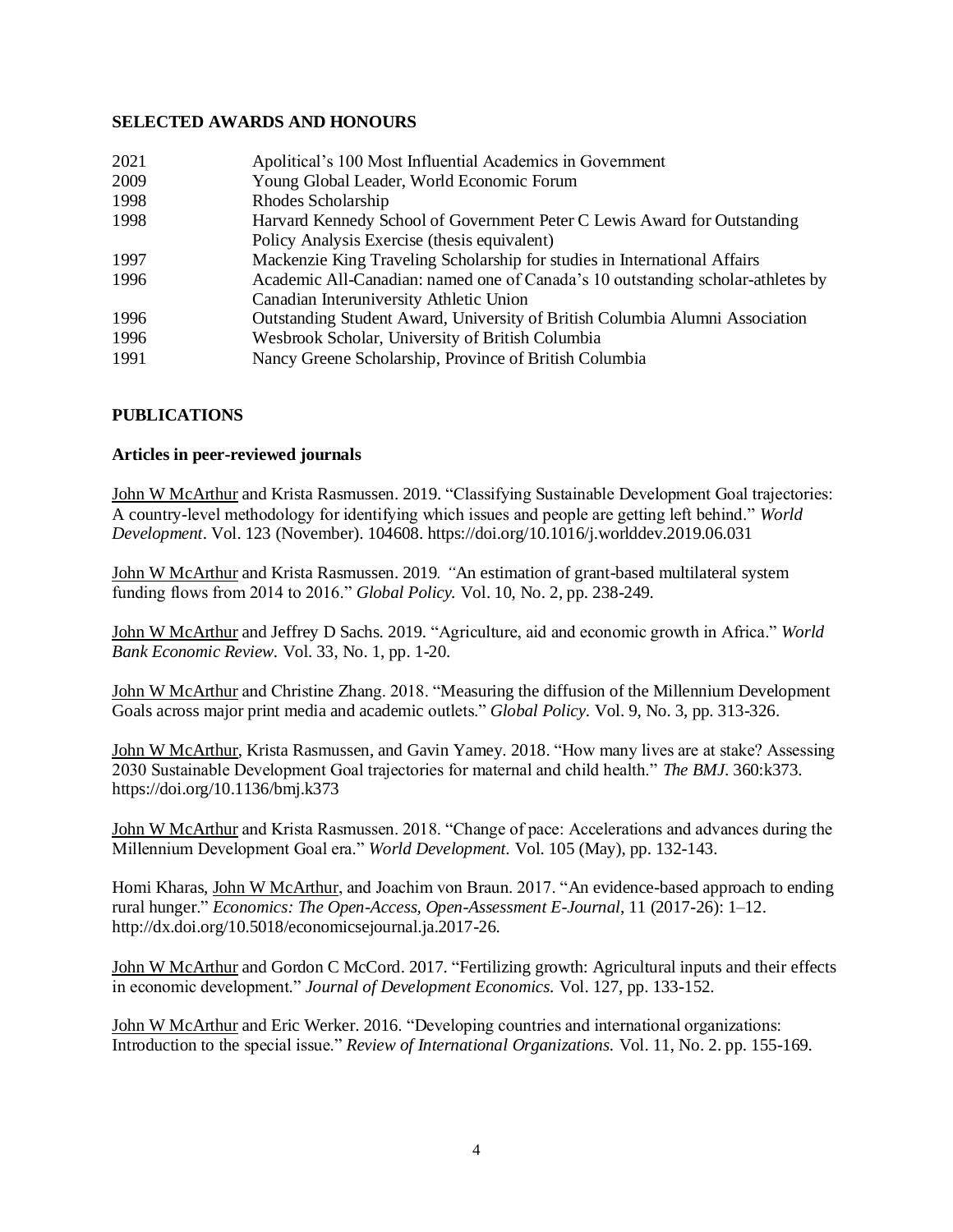Douglas H Brooks, Kaushal Joshi, John W McArthur, Changyong Rhee, and Guanghua Wan. 2014. "A ZEN approach to post-2015 development goals for Asia and the Pacific." *Ecological Economics.* Vol. 107 (November), pp. 392-401.

Roseline Remans, Paul M Pronyk, Jessica C Fanzo, Jiehua Chen, Cheryl A Palm, Bennett Nemser, Maria Muniz, Alex Radunsky, Alem Hadera Abay, Mouctar Coulibaly, Joseph Mensah-Homiah, Margaret Wagah, Xiaoyi An, Christine Mwaura, Eva Quintana, Marie-Andree Somers, Pedro A Sanchez, Sonia E Sachs, John W McArthur, and Jeffrey D Sachs, for the Millennium Villages Study group. 2011. "A multisector intervention to accelerate reductions in child stunting: An observational study from nine sub-Saharan African countries." *American Journal of Clinical Nutrition.* Vol. 94, pp. 1632-1642.

Generose Nziguheba, Cheryl A. Palm, Tadesse Berhe, Glenn Denning, Ahmed Dicko, Omar Diouf, Willy Diru, Rafael Flor, Fred Frimpong, Rebbie Harawa, Bocary Kaya, Elikana Manumbu, John W McArthur, Patrick Mutuo, Mbaye Ndiaye, Amadou Niang, Phelire Nkhoma, Gerson Nyadzi, Jeffrey Sachs, Clare Sullivan, Gebrekidan Teklu, Lekan Tobe, and Pedro A. Sanchez. 2010. "The African Green Revolution: Results from the millennium villages project." *Advances in Agronomy.* Vol. 109, pp. 75-115.

Jeffrey D Sachs and John W McArthur. 2005. "The Millennium Project: A plan for meeting the Millennium Development Goals." *The Lancet.* Vol. 365, pp. 347-53.

Jeffrey D Sachs, John W McArthur, Guido Schmidt-Traub, Margaret Kruk, Chandrika Bahadur, Michael Faye, and Gordon McCord. 2004. "Ending Africa's poverty trap." *Brookings Papers on Economic Activity*. Vol. 1, pp. 117-240*.*

Michael Faye, John W McArthur, Jeffrey D Sachs, and Thomas Snow. 2004. "The challenges facing landlocked developing economies." *Journal of Human Development.* Vol. 5, No. 1, pp. 31-68.

#### **Edited and Invited Articles**

John W McArthur. 2021. "Make room(s) for change." *Horizons*. No. 19 (Summer). pp. 74-82.

John W McArthur. 2019. "Bye-bye, billions to trillions." In *Financing the UN Development System 2019: Time for Hard Choices.* Dag Hammarskjöld Foundation and United Nations Multi-Partner Trust Fund Office. pp. 90-92.

Margaret Biggs and John W McArthur. 2016. "Mobilizing Canadian leadership on global sustainable development." *Policy Options.* 26 September.

John W McArthur. 2016. "How to end worldwide poverty by 2030." *GOOD Magazine*. Issue 37: Summer.

John W McArthur. 2016. "Matrix multilateralism: Megatrends, the SDGs and implications for the future." *Horizons*. No. 7 (Spring). pp. 200-211.

Homi Kharas and John W McArthur. 2015. "The hunger game: How to end global malnutrition." *Foreign Affairs*. 16 June.

John W McArthur. 2014*.* "The origins of the Millennium Development Goals." *The SAIS Review of International Affairs.* Vol. 36, No. 2 (Summer-Fall), pp. 5-24.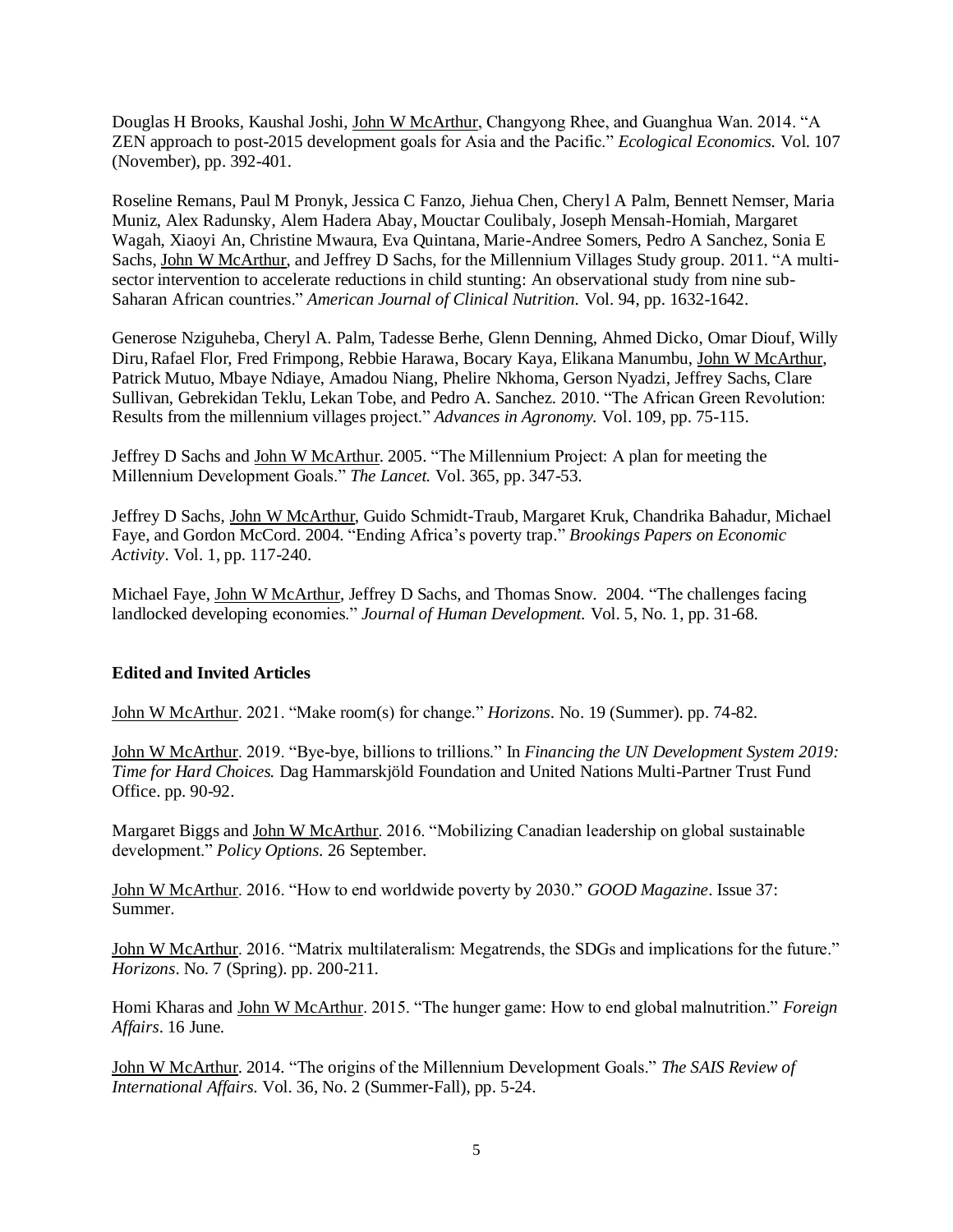John W McArthur. 2013. "Own the goals: What the Millennium Development Goals have accomplished." *Foreign Affairs*. Vol. 92, No. 2 (March/April), pp. 152-162.

John W McArthur. 2012. "Rethinking global development goals." *Stanford Social Innovation Review.*  Fall. pp. 19-20.

John W McArthur. 2010. "On education." *SEED Magazine: Global Reset.* pp. 18-19*.*

John W McArthur. 2009. "The great generalists." *Global Brief.* 1 November.

John W McArthur and Jeffrey D Sachs. 2009. "Needed: A new generation of problem solvers." *Chronicle of Higher Education.* Vol. 55, No. 40, p. A64.

#### **Book Chapters**

Homi Kharas, John W McArthur, and Izumi Ohno (editors). 2022. "Breakthroughs: Why we need them for sustainable development." In *Breakthrough: The Promise of Frontier Technologies for Sustainable Development* (edited by Homi Kharas, John W McArthur, and Izumi Ohno)*.* Washington, DC: Brookings Institution Press. pp. 1-21.

Homi Kharas and John W McArthur. 2021. "Rethinking development: Broadening the goals and altering the approach." In *Palgrave Handbook of Comparative Economics* (edited by Elodie Douarin and Oleh Havrylyshyn). Palgrave MacMillan, pp. 563-588.

Homi Kharas, John W McArthur, and Izumi Ohno. 2019*.* "Getting specific to leave no one behind on sustainable development." In *Leave No One Behind: Time for Specifics on the Sustainable Development Goals.* (edited by Homi Kharas, John W McArthur, and Izumi Ohno). Washington, DC: Brookings Institution Press, pp. 1-19.

Raj M Desai, Hiroshi Kato, Homi Kharas, and John W McArthur. "The need for innovations to implement the Sustainable Development Goals." In *From Summits to Solutions: Innovations in Implementing the Sustainable Development Goals* (edited by Raj M Desai, Hiroshi Kato, Homi Kharas, and John W McArthur). Washington, DC: Brookings Institution Press, pp. 1-22.

Margaret Biggs and John W McArthur. 2018. "A Canadian North Star: Crafting an advanced economy approach to the Sustainable Development Goals." In *From Summits to Solutions: Innovations in Implementing the Sustainable Development Goals* (edited by Raj M Desai, Hiroshi Kato, Homi Kharas, and John W McArthur). Washington, DC: Brookings Institution Press, pp. 265-301.

John W McArthur. 2016. "A platform for leadership: Building a new generation's role in global sustainable development." In *The World Won't Wait: Why Canada Needs to Rethink its International Policies* (edited by Roland Paris and Taylor Owen) Toronto, ON: University of Toronto Press, pp. 143- 161.

John W McArthur. 2015. "Agriculture's role in ending extreme poverty." In *[The Last Mile in Ending](http://www.brookings.edu/research/books/2014/the-last-mile-in-ending-extreme-poverty)  [Extreme Poverty](http://www.brookings.edu/research/books/2014/the-last-mile-in-ending-extreme-poverty)* (edited by Laurence Chandy, Hiroshi Kato and Homi Kharas). Washington, DC: Brookings Press, pp. 175-218.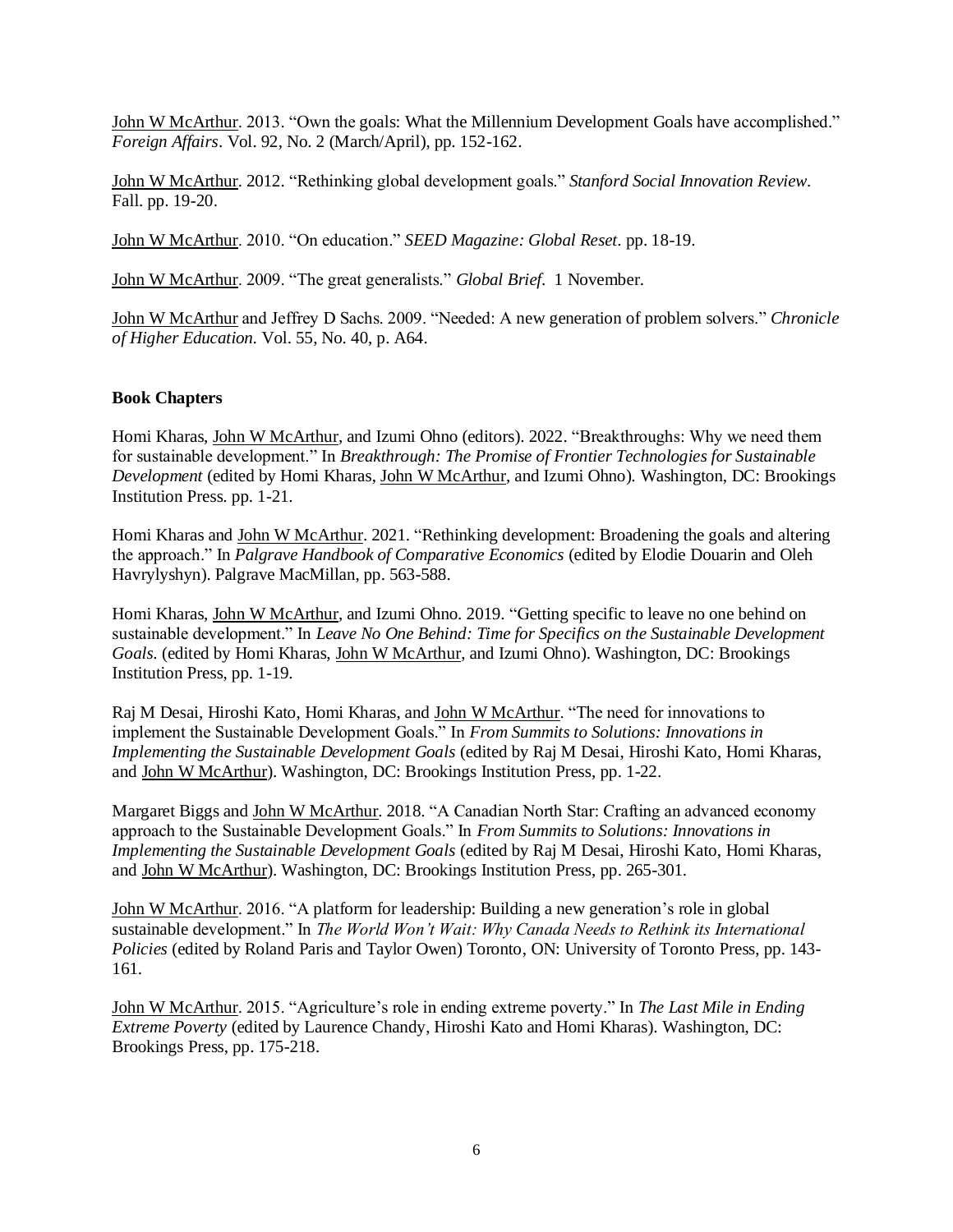John W McArthur. 2005. "Ensuring adequate resources to meet the MDGs." In *Irrelevant or Indispensable? The United Nations in the 21st Century* (edited by Paul Heinbecker and Patricia Goff). Waterloo, ON: Wilfrid Laurier University Press, pp. 63-75.

Jeffrey D Sachs, John W McArthur, and Guido Schmidt-Traub. 2005. "Le projet du millénaire pour les OMD: objectifs et approche methodologique au plan national." In *L'Afrique et les Objectifs du Millénaire pour le Développement* (edited by Ahmed Rhazaoui, Luc-Joël Grégoire, and Soraya Mellali). Paris: Economica, pp. 487-514.

Jeffrey D Sachs and John W McArthur. 2002. "Technological advance and long-term economic growth in Asia." In *Technology and the New Economy* (edited by Chong-En Bai and Chi-Wa Yuen). Cambridge, MA: MIT Press, pp. 157-185.

# **Chapters in Other Edited Volumes**

Homi Kharas and John W McArthur. 2020. "Sustainable Development Goals: How can they be a handrail for recovery?" In Reimagining the global economy: Building back better in a post-COVID-19 world. Washington, DC: Brookings Global Economy and Development Report, pp. 8-15.

John W McArthur. 2015. "Agriculture in the COP21 Agenda." In *COP21 at Paris: What to expect – The issues, the actors, and the road ahead on climate change*." Washington, DC: Brookings Global Economy and Development report, pp. 37-41.

John W McArthur. 2015. "Taking stock of Africa's green (shoot) revolution." In *Africa at a Fork in the Road: Taking Off or Disappointment Once Again* (edited by Ernesto Zedillo, Olivier Cattaneo and Haynie Wheeler). Yale University Center for the Study of Globalization (eBook), pp. 449-471.

John W McArthur and Dennis Snower. 2010. "Creating employment, eradicating poverty, and improving social welfare." In *Everybody's Business: Strengthening International Cooperation in a More Interdependent World.* Report of the World Economic Forum's Global Redesign Initiative. Geneva, Switzerland: World Economic Forum, pp. 211-223.

John W McArthur and Jeffrey D Sachs. 2008. "Training for the profession of sustainable development: Educational requirements for practical imperatives." *In Higher Education in the World 3: Higher Education: New Challenges and Emerging Roles for Human and Social Development* (edited by Peter Taylor)*.* Global University Network for Innovation.

John W McArthur and Jeffrey D Sachs. 2001. "The Growth Competitiveness Index: Measuring technological advancement and the stages of development." In *The Global Competitiveness Report 2001- 2002* (edited by Michael E Porter, Jeffrey D Sachs, Klaus Schwab, Peter C Cornelius, and John W McArthur). New York: Oxford University Press, 2001, pp. 28-51.

Michael E Porter, Jeffrey D Sachs, and John W McArthur. 2001. "Executive Summary: Competitiveness and stages of economic development." In *The Global Competitiveness Report 2001-2002* (edited by Michael E Porter, Jeffrey D Sachs, Klaus Schwab, Peter C Cornelius, and John W McArthur). New York: Oxford University Press, 2001, pp. 16-25.

Peter C Cornelius, John W McArthur, Michael E Porter, Jeffrey D Sachs, and Klaus Schwab. 2001. "Introduction: Slowdown and uncertainty – international economic networks in the wake of September 11, 2001." In *The Global Competitiveness Report 2001-2002* (edited by Michael E Porter, Jeffrey D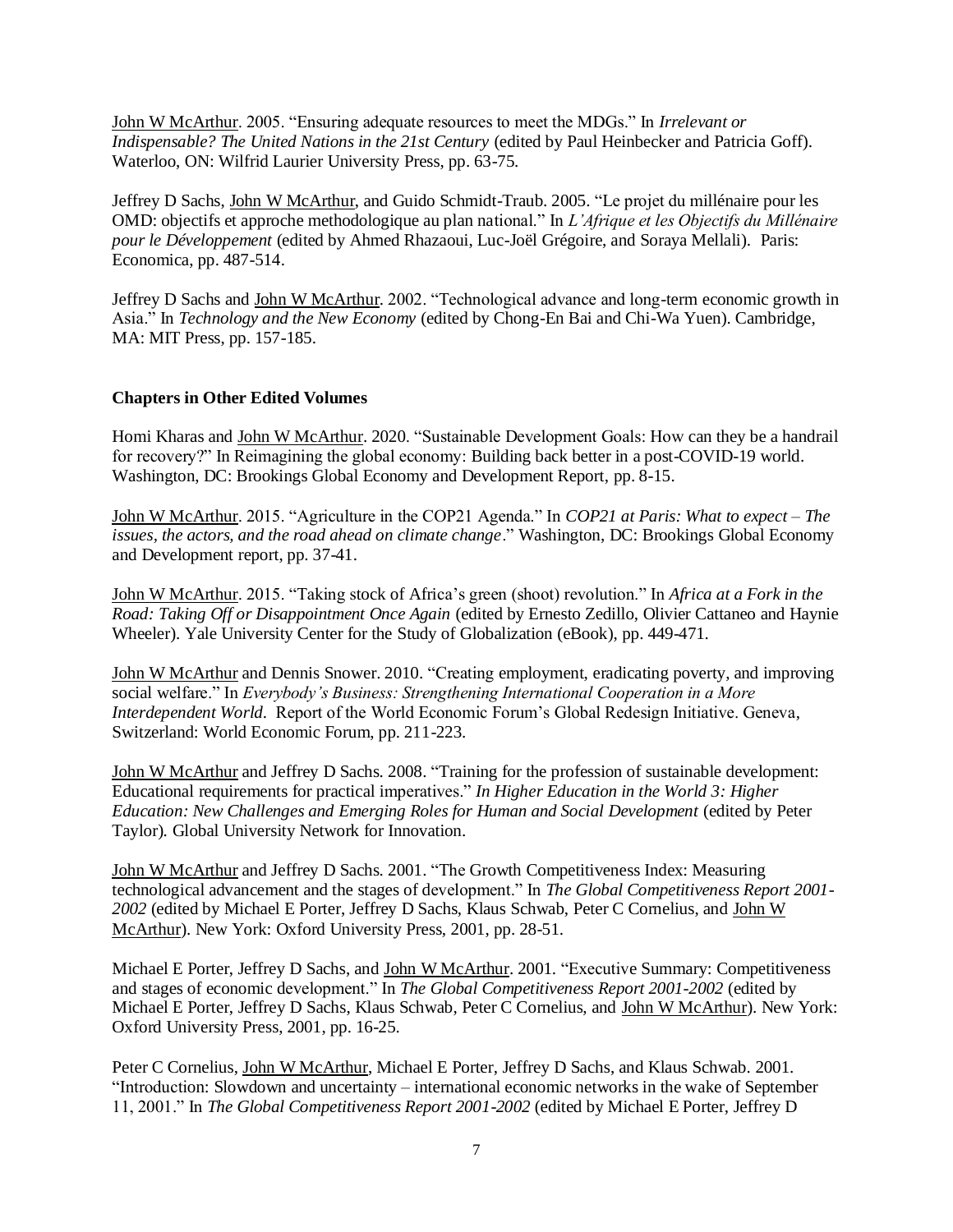Sachs, Klaus Schwab, Peter C Cornelius, and John W McArthur). New York: Oxford University Press, 2001, pp. 8-13.

Peter C Cornelius and John W McArthur. 2001. "The Executive Opinion Survey." In *The Global Competitiveness Report 2001-2002* (edited by Michael E Porter, Jeffrey D Sachs, Klaus Schwab, Peter C Cornelius, and John W McArthur). New York: Oxford University Press, 2001, pp. 166-177.

John W McArthur, Jeffrey D Sachs, and Joaquin Vial. "Latin American prospects in the new scenario for the world economy." In *The Latin American Competitiveness Report 2001-2002* (edited by Joaquin Vial *et al.*). New York: Oxford University Press, 2001, pp. 164-168.

#### **Edited Volumes**

Homi Kharas, John W McArthur, and Izumi Ohno (editors). 2022. *Breakthrough: The Promise of Frontier Technologies for Sustainable Development.* Washington, DC: Brookings Institution Press.

Homi Kharas, John W McArthur, and Izumi Ohno (editors). 2019. *Leave No One Behind: Time for Specifics on the Sustainable Development Goals.* Washington, DC: Brookings Institution Press.

Raj M Desai, Hiroshi Kato, Homi Kharas, and John W McArthur (editors). 2018*. From Summits to Solutions: Innovations in Implementing the Sustainable Development Goals.* Washington, DC: Brookings Institution Press.

Michael E Porter, Jeffrey D Sachs, Klaus Schwab, Peter C Cornelius, and John W McArthur (editors). 2001. *The Global Competitiveness Report 2001-2002*. New York: Oxford University Press.

#### **Major Reports**

Margaret Biggs, Kate Higgins, John W McArthur, David Moloney, Julia Sanchez, and Eric Werker. 2015. *Towards 2030: Building Canada's Engagement with Global Sustainable Development.* CIPS International Policy Report, Centre for International Policy Studies, University of Ottawa, November. (Served as Co-chair.)

Homi Kharas, John W McArthur, Geoffrey Gertz, Sinead Mowlds, and Lorenz Noe. 2015. *Ending Rural Hunger: Mapping Needs and Actions for Food and Nutrition Security.* Washington, DC: Brookings Institution.

International Commission on Education for Sustainable Development Practice. 2008. *Commission Final Report.* (Co-author and editor; Served as Commission Co-chair.)

UN Millennium Project. 2005. *Investing in Development: A Practical Plan to Achieve the Millennium Development Goals. Overview.* Final Report Submitted to the UN Secretary-General. New York: Earthscan. (Served as Lead Editor among 32 co-authors. Overview report subsequently submitted to UN General Assembly by Secretary-General Kofi Annan.)

UN Millennium Project. 2005. *Investing in Development: A Practical Plan to Achieve the Millennium Development Goals.* [Full report] Final Report Submitted to the UN Secretary-General. New York: Earthscan. (Served as Lead Editor among 32 co-authors. Also served as final reviewer for all reports submitted and published by Earthscan for 10 underlying project task forces.)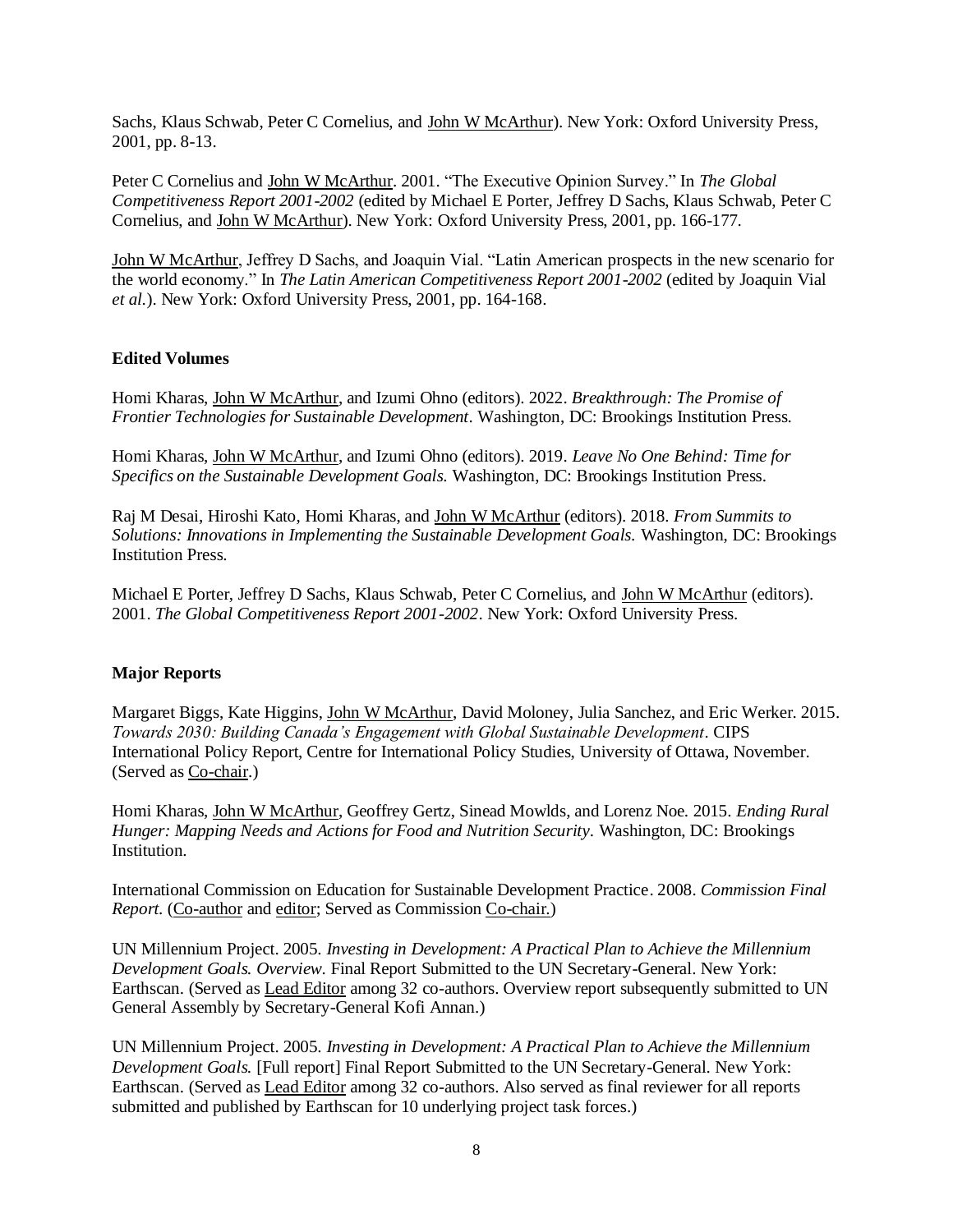United Nations Development Programme. 2003. *Human Development Report 2003: The Millennium Development Goals – A Compact Among Nations to End Human Poverty*. New York: Oxford University Press. (Contributing author.)

### **Research Working Papers**

Homi Kharas  $\overline{C}$  John W McArthur. 2019. "Building the SDG Economy: Needs, spending, and financing for universal achievement of the Sustainable Development Goals." Brookings Global Economy and Development Working Paper 131. October.

Homi Kharas, John W McArthur, and Krista Rasmussen. 2018. "How many people will the world leave behind? Assessing current trajectories on the Sustainable Development Goals." Brookings Global Economy and Development Working Paper 123. September.

Margaret Biggs and John W McArthur. 2018. "A Canadian North Star: Crafting an advanced economy approach to the Sustainable Development Goals." Brookings Global Economy and Development Working Paper 114. March.

John W McArthur and Krista Rasmussen. 2017. "Who funds which multilateral organizations?" Brookings Global Views No. 8. December.

John W McArthur and Krista Rasmussen. 2017. "Who and what gets left behind? Assessing Canada's domestic status on the Sustainable Development Goals." Brookings Global Economy and Development Working Paper 108. October.

John W McArthur and Krista Rasmussen. 2017. "Change of Pace: Accelerations and advances during the Millennium Development Goal era." Brookings Global Economy and Development Working paper 97. January.

John W McArthur and Krista Rasmussen. 2016. "How close to zero? Assessing the world's extreme poverty-related trajectories for 2030." Brookings Global Views No. 6. November.

John W McArthur. 2016. "What does 'agriculture' mean today? Assessing old questions with new evidence." Brookings Global Economy and Development, Global Views No. 1. March.

John W McArthur and Christine Zhang. 2015. "Who talked (and thought) about the Millennium Development Goals?" Brookings Institution: Brooke Shearer Working Paper No. 4. September.

John W McArthur. 2014. "Seven million lives saved: Under-5 mortality since the launch of the Millennium Development Goals." Brookings Global Economy and Development Working Paper 78. September.

John W McArthur and Gordon C McCord. 2014. "Fertilizing growth: Agricultural inputs and their effects in economic development." Brookings Global Economy and Development Working Paper 77. September.

John W McArthur and Jeffrey D Sachs. 2013. "A general equilibrium model for analyzing African rural subsistence economies and an African Green Revolution." Brookings Africa Growth Initiative Working Paper 12. June.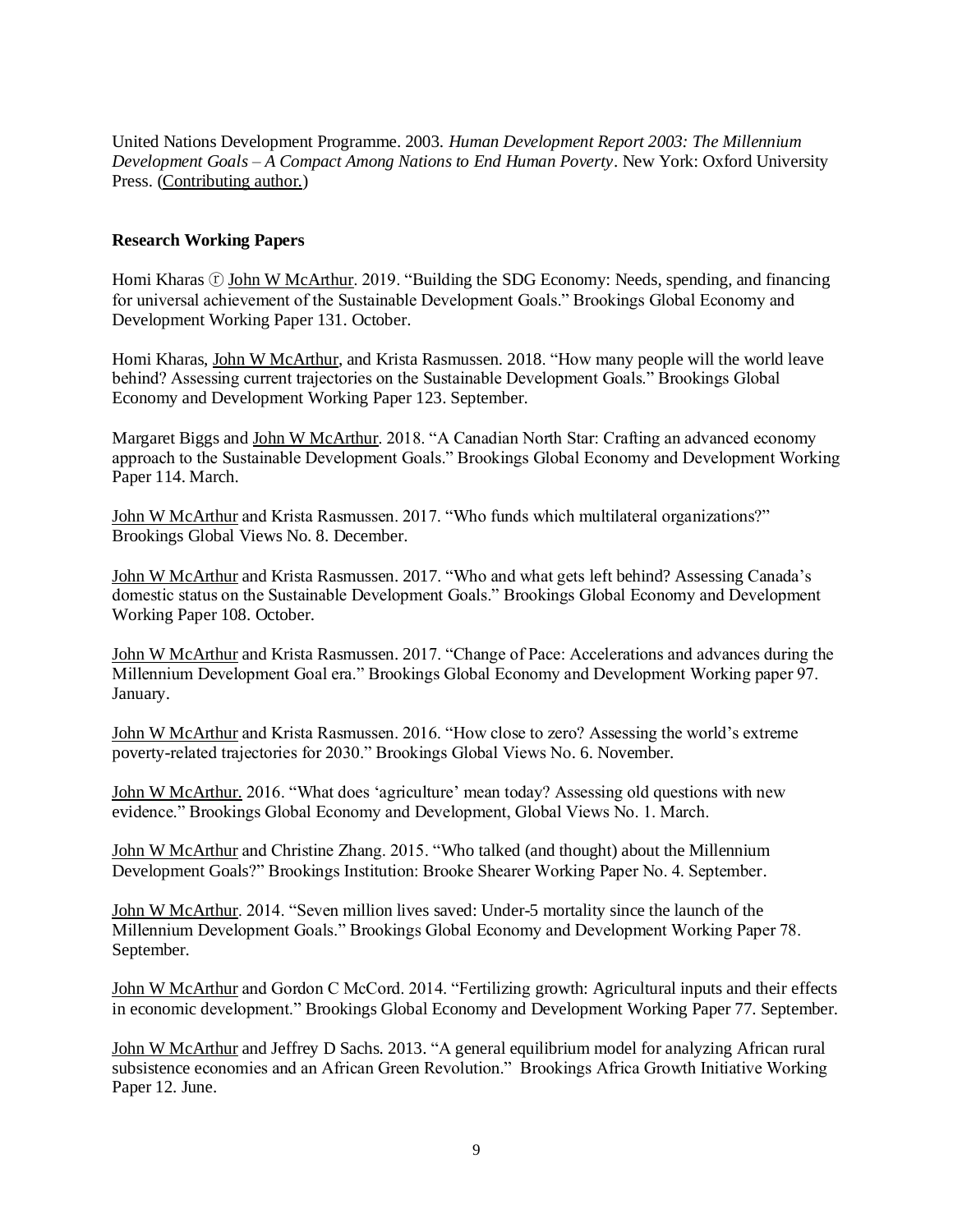John W McArthur. 2013. "Good things grow in scaled packages: Africa's agricultural challenge in historical context." Brookings Africa Growth Initiative Working Paper 11. May.

Douglas H Brooks, Kaushal Joshi, John W McArthur, Changyong Rhee, and Guanghua Wan. 2013. "A ZEN approach to post-2015: Addressing the range of perspectives across Asia and the Pacific." Asian Development Bank Economics Working Paper Series, No. 327. January.

Jeffrey D Sachs, John W McArthur, Guido Schmidt-Traub, Margaret Kruk, Chandrika Bahadur, Michael Faye, and Gordon McCord. 2004. "Millennium Development Goals needs assessments for Ghana, Tanzania and Uganda." UN Millennium Project Working Paper. September 2004. (Background paper to: Sachs, Jeffrey D, John W McArthur, Guido Schmidt-Traub, Margaret Kruk, Chandrika Bahadur, Michael Faye and Gordon McCord. 2004. "Ending Africa's Poverty Trap." *Brookings Papers on Economic Activity.* 1: 117-216.)

Jeffrey D Sachs, John W McArthur, Guido Schmidt-Traub, Margaret Kruk, Chandrika Bahadur, and Michael Faye. 2004. "Millennium Development Goals needs assessments: Country case studies of Bangladesh, Cambodia, Ghana, Tanzania and Uganda." UN Millennium Project Working Paper. January 2004.

John W McArthur and Francis Teal. 2002. "Corruption and firm performance in Africa." Oxford Center for the Study of African Economies Working Paper #2002-10. December 2002. (Also available as Working Paper 7, Columbia University Center for the Study of Globalization and Sustainable Development, January 2004.)

John W McArthur and Jeffrey D Sachs. 2001. "Institutions and geography: Comment on Acemoglu, Johnson and Robinson (2000)." NBER Working Paper #8114.

#### **Policy Papers and Reports**

17 Rooms secretariat. 2021. "Coming together: Forging new paths to action for the Sustainable Development Goals." The Brookings Institution and The Rockefeller Foundation. (Co-chair, with Zia Khan)

17 Rooms secretariat. 2021. "17 Rooms: A new approach to spurring action for the Sustainable Development Goals." Brookings Institution and The Rockefeller Foundation. (Co-chair, with Zia Khan)

17 Rooms secretariat. 2020. "Great Transitions: Doubling down on the Sustainable Development goals." The Brookings Institution and The Rockefeller Foundation. (Co-chair, with Zia Khan)

*Reframing Canada's Global Engagement: Ten Strategic Choices for Decision-Makers*. 2020. Global Canada. Co-chaired by Robert Greenhill and Jennifer Welsh. Participants: Stewart Beck, Monika LeRoy, Shuvaloy Majumdar, John W McArthur, Rohinton Medhora, Bessma Momani, Taylor Owen, Sanjay Ruparelia, Yves Tiberghien, Marie-Joëlle Zahar.

Brookings Institution and Rockefeller Foundation. 2019. "17 Rooms Global Flagship Meeting: Summary Report." (Co-chair and lead drafter, prepared in collaboration with Matthew Bishop)

Study Group on Global Education. 2017. *Global education for Canadians: Equipping young Canadians to succeed at home & abroad.* Co-chaired by Margaret Biggs and Roland Paris. Centre for International Policy Studies and Munk School of Global Affairs. November. Study group members: Ann Buller, Lisa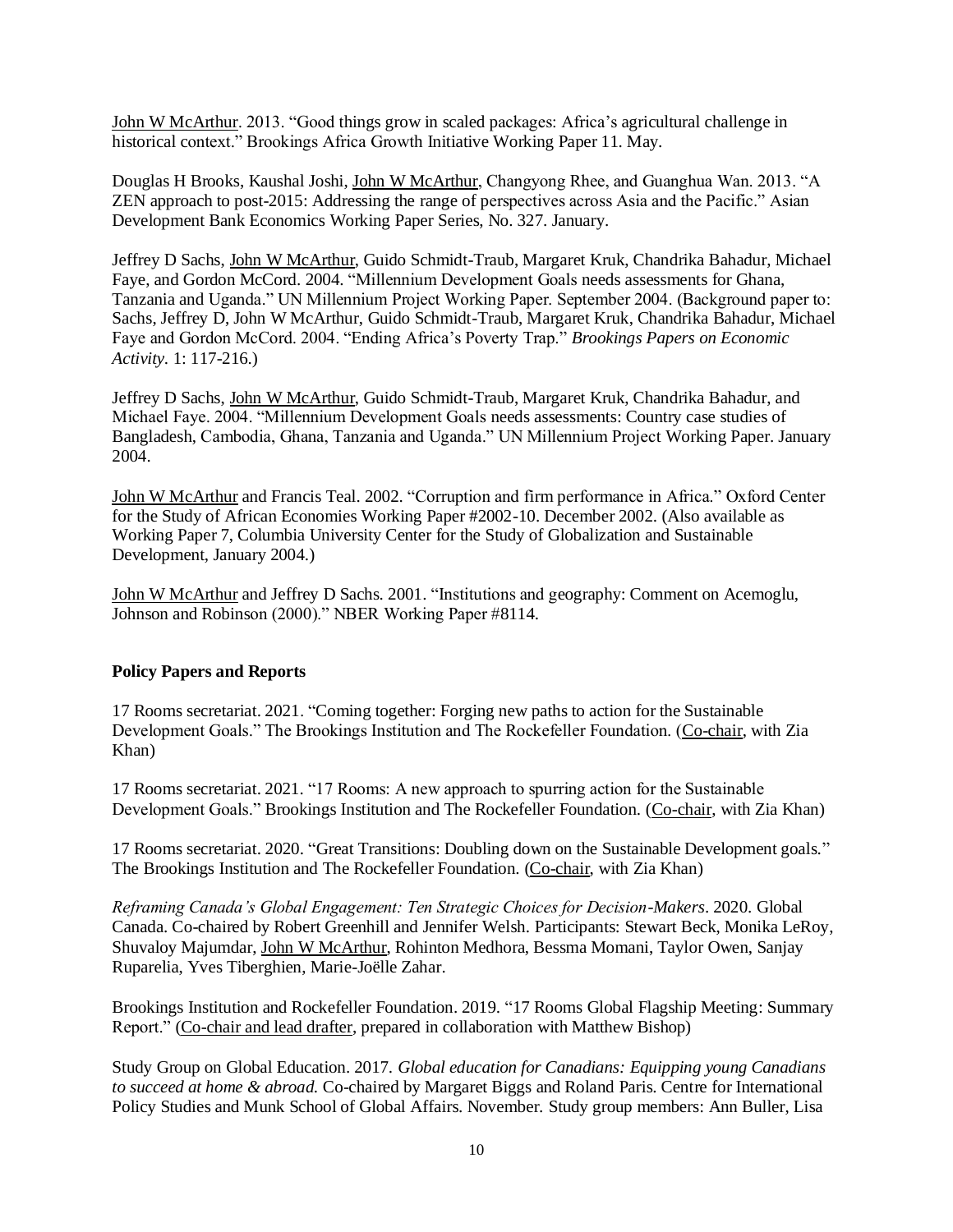Butler, Marie-Claude Dumas, Robyn Fila, Claude Genereux, Zabeen Hirji, Nicole Lacasse, John W McArthur, Santa Ono, Katie Orr, Sue Paish, Morris Rosenberg, Robert Summerby-Murray, Rebecca Tiessen, Stephen Toope, Valerie Walker, Stephen Wallace.

Geoffrey Gertz, Homi Kharas, John W McArthur, and Lorenz Noe. 2017. "When will things change? Looking for signs of progress on ending rural hunger." A 2017 update from the Ending Rural Hunger Project. Brookings Institution.

Homi Kharas, John W McArthur, and Joachim von Braun. 2017. "An evidence-based approach to ending rural hunger." Economics Discussion Papers, No 2017-51, Kiel Institute for the World Economy. http://www.economics-ejournal.org/economics/discussionpapers/2017-51

Homi Kharas and John W McArthur. 2016. "Can globalization be rescued from itself? The Global Goals as a path to sustainability." Brookings Global Economy and Development 10<sup>th</sup> anniversary series on *11 Global Debates*. October.

Homi Kharas, John W McArthur, Geoffrey Gertz, and Lorenz Noe. 2016. "Ending Rural Hunger – 2016 update: Progress toward SDG 2." Brookings Institution. October.

Homi Kharas and John W McArthur. 2016. "Links in the chain of sustainable finance: Accelerating private investments for the SDGs, including climate action." Brookings policy brief. (Paper invited by President of UN General Assembly.) September.

Homi Kharas and John W McArthur. 2016. "Public-private problem-solving for the Sustainable Development Goals." Paper for World Economic Forum, Global Agenda Council on Sustainable Development. July.

Global Agenda Council on Sustainable Development. 2015. "Addis plus much more: The scope of global FfD actions in 2015." World Economic Forum. July. (Co-lead drafter, with Homi Kharas)

Homi Kharas and John W McArthur. 2015. "Nine priority commitments to be made at the UN's July 2015 Financing for Development conference in Addis Ababa, Ethiopia." Brookings Global Views Policy Paper 2015-01. February.

Hiroto Arakawa, Sasja Beslik, Martin Dahinden, Michael Elliott, Helene Gayle, Thierry Geiger, Torgny Holmgren, Charles Kenny, Betty Maina, Simon Maxwell, John W McArthur, Mthuli Ncube, Ory Okolloh, Zainab Salbi, Mark Suzman, and Jasmine Whitbread. 2014. *Paying for Zero: Global Development Finance and the post-2015 Agenda*. World Economic Forum: Geneva. March. (Served as Chair of Global Agenda Council).

John W McArthur. 2014. ["Pushing the employment frontiers for Africa's rural and urban youth.](http://www.brookings.edu/~/media/Research/Files/Reports/2014/foresight%20africa%202014/01%20foresight%20employment%20rural%20urban%20youth%20mcarthur.pdf)" In *Foresight Africa: Top Priorities for the Continent in 2014*. Brookings Institution: Africa Growth Initiative. January.

Ernest Aryeetey, Daniel Esty, Edwin Feulner, Thierry Geiger, Daniel Kaufmann, Andreas Kraemer, Marc Levy, John W McArthur, Robert Steele, Anand Sudarshan, Andy Sumner, and Mark Suzman. 2012. *Getting to Zero: Finishing the Job the MDGs Started*. World Economic Forum: Geneva. (Served as Chair of Global Agenda Council.)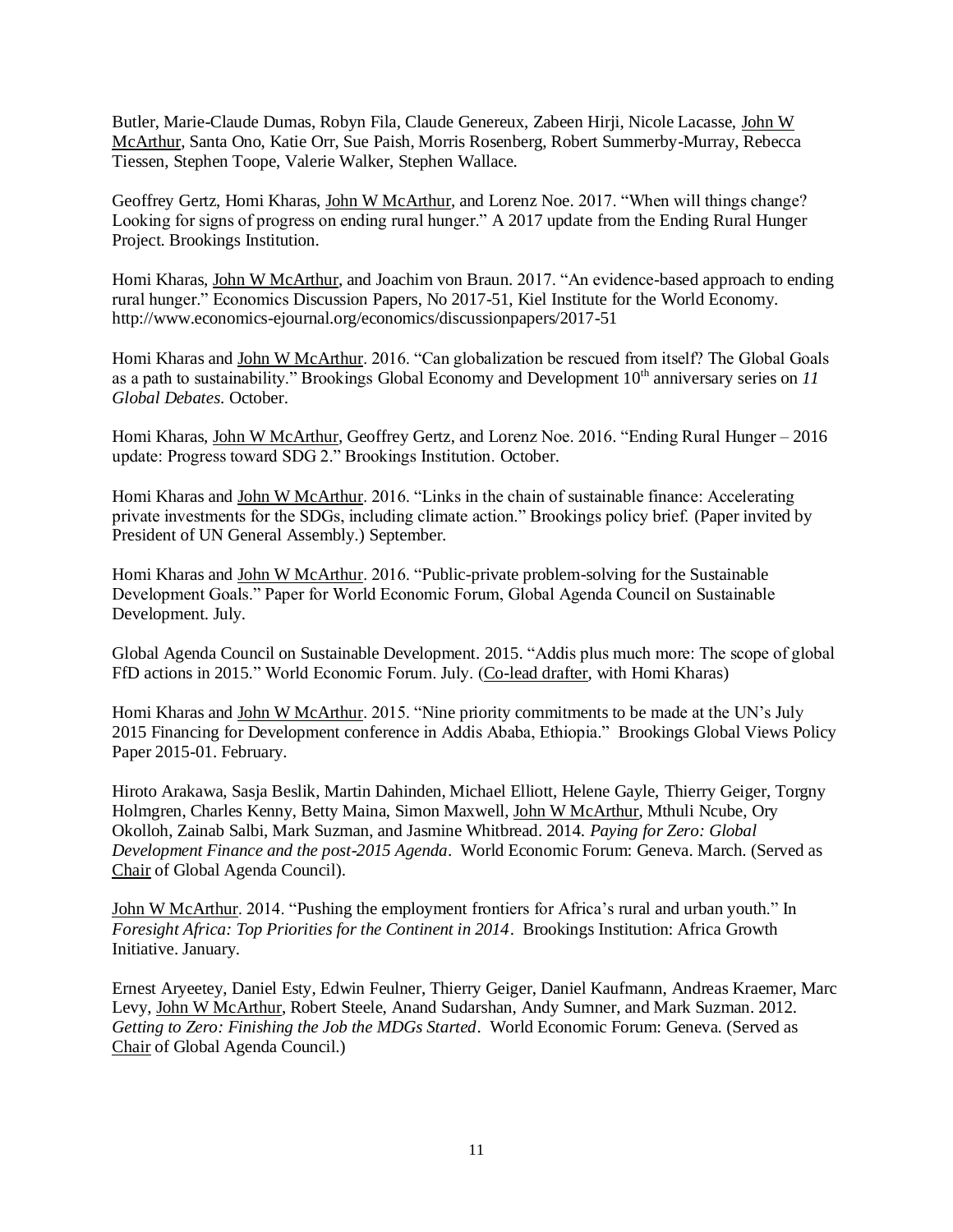John W McArthur and Mark Malloch Brown. 2012. "Sustainable development for fighting poverty." In *The Rio+20 multistakeholder dialogues: First reactions from World Economic Forum Global Agenda Council experts*. Informal Discussion Paper.

John W McArthur, Paul M Pronyk, and Jeffrey D Sachs. 2011. "Designing, implementing and evaluating complex, goal-oriented, adaptive interventions in the millennium villages."

Jeffrey D Sachs, John W McArthur, and Guido Schmidt-Traub. 2005. "A European Development Fund for the MDGs." In *Revamping Development Efforts: An Assessment of Development Policy in the EU.*  European Policy Centre Issue Paper No. 36, pp. 21-24.

United Nations Development Programme. 2003. *The Millennium Development Compact*. (Served as coeditor of joint publication of the Human Development Report Office and the Task Force Coordinators of the UN Millennium Project). Also published in: United Nations Development Programme. 2003. *Human Development Report 2003: The Millennium Development Goals – A Compact Among Nations to End Human Poverty*. New York: Oxford University Press, pp. 15-25.

John W McArthur and Jeffrey D Sachs. 2003. "A millennium development strategy for achieving poverty alleviation and economic growth." Background paper for the UNDP *Human Development Report 2003*.

#### **Op-eds**

Zia Khan and John W McArthur. 2021. "Let the great transition begin." *Project Syndicate.* 7 January.

John W McArthur and Krista Rasmussen. 2017. "How successful were the millennium development goals?" *The Guardian.* 30 March.

John W McArthur. 2017. "The balancing act." *The Mark News.* 20 March.

John W McArthur. 2017. "Lessons from an age of progress." *Project Syndicate.* 17 March.

John W McArthur. 2017. "Canada – from exception to exceptional leader." *Vancouver Sun.* 27 February.

Homi Kharas and John W McArthur. 2017. "Davos: We need a global operating reset to make the SDGs work." *Forbes.com*. 17 January.

John W McArthur. 2016. "Trudeau's biggest decision you've never heard of." *Toronto Star.* 6 December.

John W McArthur. 2016. "It's Canada's moment to seize." *Toronto Star.* 3 August.

John W McArthur. 2016. "What did Jo Cox die for?" *The Globe and Mail (online).* 21 June.

John W McArthur and Eric Werker. 2015. "How can Canadians become more engaged with the world?" *The Globe and Mail (online).* 19 November.

John W McArthur. 2015. "Canada's challenge in the new Global Goals." *Ottawa Citizen.* 24 September.

Alison Loat and John W McArthur. 2015. "Expat voting law ignores idea of global citizens." *The Globe and Mail*. 24 September.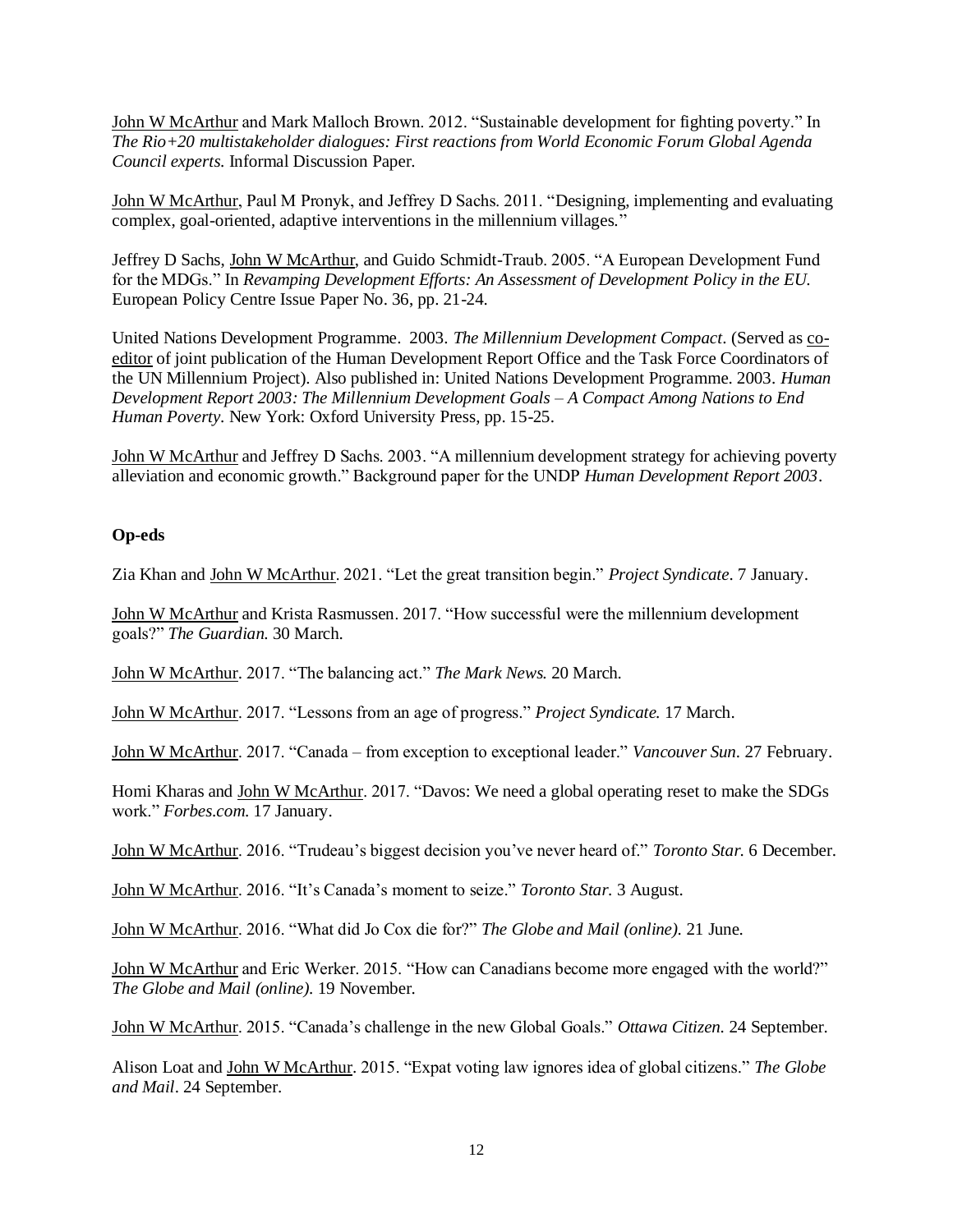Brett House and John W McArthur. 2015. "Getting the details right on the development finance initiative." *Ottawa Citizen*. 27 April.

John W McArthur. 2015. "A year to clarify Canada's role in the world." *Ottawa Citizen.* 12 January.

John W McArthur. 2014. "Taking stock of Canada's new global health pledge." *Ottawa Citizen.* 4 June (print edition: 5 June).

Prabhat Jha and John W McArthur. 2014. ["Three easy ways Canada can improve the health of](http://www.theglobeandmail.com/globe-debate/three-easy-ways-canada-can-improve-the-health-of-new-moms-and-kids/article18819937/) new moms [and kids.](http://www.theglobeandmail.com/globe-debate/three-easy-ways-canada-can-improve-the-health-of-new-moms-and-kids/article18819937/)" *The Globe and Mail.* 23 May.

John W McArthur. 2013. ["Canada's next act of global health leadership.](http://www.ottawacitizen.com/opinion/op-ed/Canada+next+global+health+leadership/9219714/story.html)" *Ottawa Citizen*. 27 November (print edition: 28 November).

John W McArthur. 2013. ["Can we slash poverty and starvation by 2015? Yes, if we get to work.](http://www.theglobeandmail.com/news/world/world-insider/if-the-un-wants-to-end-poverty-it-needs-to-act-now/article14513620/)" *The Globe and Mail*. 25 September.

John W McArthur. 2013. "Asia's local leaders could play key role in global accountability." *South China Morning Post.* 12 August.

John W McArthur. 2013. "Redefining accountability abroad." *Ottawa Citizen.* 21 July.

John W McArthur. 2013. "To end poverty worldwide, fix African agriculture first." *The Globe and Mail (online)*. 29 May.

John W McArthur. 2012. "Canada's aid failure is one of politics and punditry." *Ottawa Citizen*. 22 June.

John W McArthur. 2012. "Asia is crucial to ending poverty." *Bangkok Post*. 28 May.

John W McArthur. 2009. "Remember our promises." *The Ottawa Citizen.* 27 November.

Jeffrey D Sachs and John W McArthur. 2005. "Promises are not enough." *The Globe and Mail*. 22 April.

John W McArthur. 2005. "The 0.7 percent solution." *The National Post*. 25 February.

#### **Other Articles and Posts**

John W McArthur. 2021. "1 year in: Our new Center for Sustainable Development take stock." Brookings Future Development. 25 October.

John R Allen and John W McArthur. 2021. "A targeted window of opportunity for U.S. multilateral leadership." Brookings President's Corner. 30 July.

Alexandra Bracken, John W McArthur, and Jacob Taylor. 2021. "A new approach to problem-solving for the Sustainable Development Goals." Brookings Up Front. 12 March.

Amar Bhattacharya, Homi Kharas, and John W McArthur. 2020. "SDGs: great feats are rarely a product of lowered ambition." *Nature*. Vol 584: 344. 20 August. doi:10.1038/d41586-020-02375-5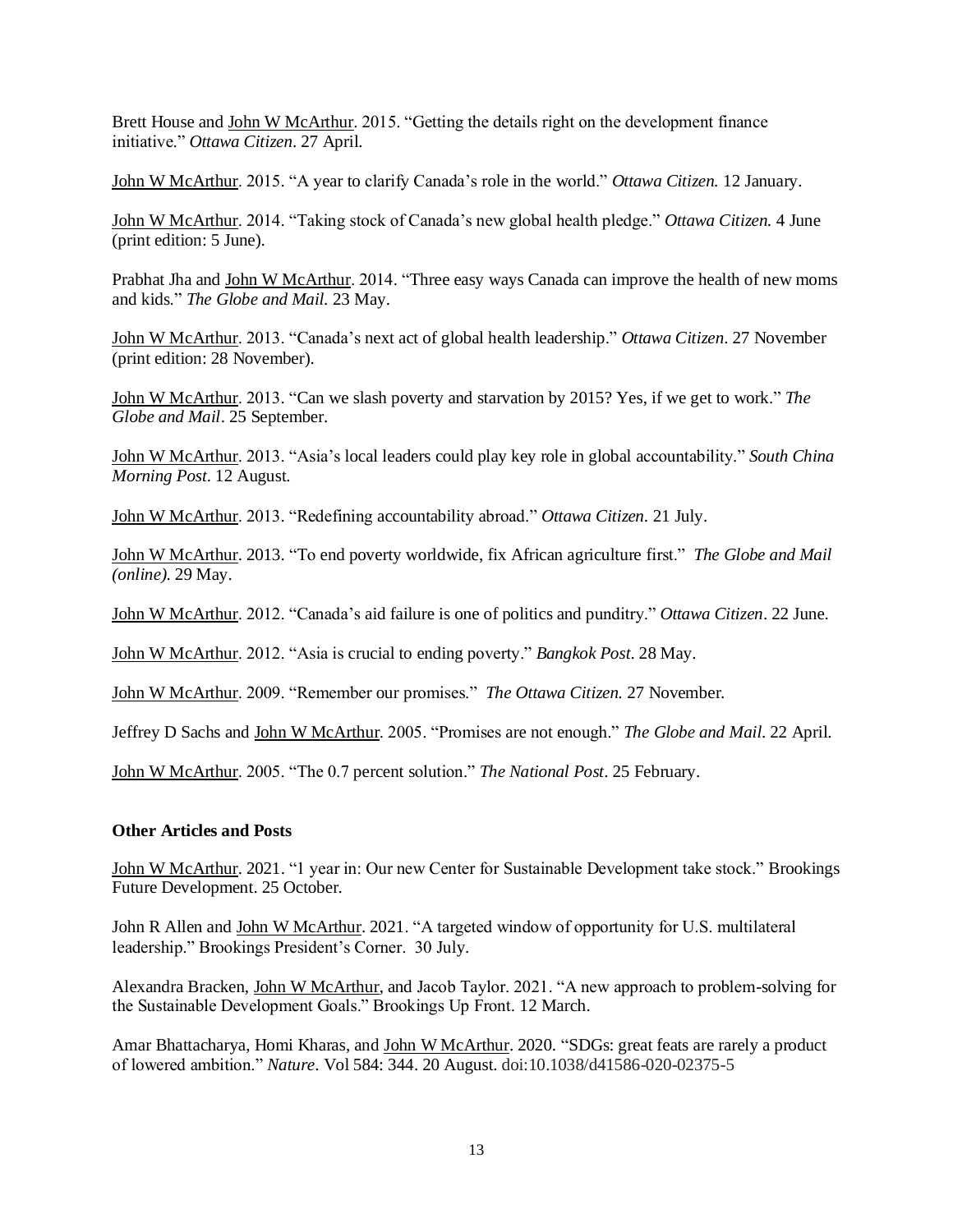Zia Khan and John W McArthur. 2020. "Rebuilding toward the great reset: Crisis, COVID-19, and the Sustainable Development Goals." Brookings Up Front (cross-posted at rockefellerfoundation.org). 19 June.

Homi Kharas and John W McArthur. 2019. "Getting specific to leave no one behind." Brookings Future Development. 23 September.

Homi Kharas and John W McArthur. 2019. "How much does the world spend on the Sustainable Development Goals?" Brookings Future Development. 29 July.

John W McArthur and Robert Muggah. 2019. "In an era of global uncertainty, the SDGs can be our guide." World Economic Forum: Agenda. 8 March.

George Ingram and John W McArthur. 2018. "From one to many: Cash transfer debates in ending extreme poverty." Brookings Future Development. 19 December.

John W McArthur. 2018. "These are 3 major challenges for the world in 2019." World Economic Forum: Agenda. 10 December.

John W McArthur and Krista Rasmussen. 2018. "3 insights on child survival." Brookings Future Development. 18 October.

John W McArthur and Tony Pipa. 2018. "Cities on the world stage: Using the SDGs as a 'north star.'" OpenCanada.org. 17 October.

Homi Kharas, John W McArthur, and Krista Rasmussen. 2018. "Counting who gets left behind: Current trends and gaps on the Sustainable Development Goals." Brookings Future Development. 13 July.

John W McArthur and Christine Zhang. 2018. "Who is talking about the UN Sustainable Development Goals?" Brookings Future Development. 14 June.

John W McArthur and Krista Rasmussen. 2018. "Taking stock (once more) of the Millennium Development Goal era. Brookings Up Front. 5 March.

John W McArthur and Krista Rasmussen. 2018. "Who actually funds the UN and other multilateral organizations?" Brookings Order from Chaos. 9 January.

Homi Kharas and John W McArthur. 2017. "The world is off track to end hunger, so what's the solution?" Brookings Future Development. 23 October.

John W McArthur and Krista Rasmussen. 2017. ["Even Canada needs breakthroughs to reach UN global](https://www.brookings.edu/blog/future-development/2017/10/04/even-canada-needs-breakthroughs-to-reach-un-global-goals/)  [goals.](https://www.brookings.edu/blog/future-development/2017/10/04/even-canada-needs-breakthroughs-to-reach-un-global-goals/)" Brookings Future Development. 4 October.

John W McArthur. 2017. "How many countries could end extreme poverty tomorrow?" Brookings Future Development. 1 June.

John W McArthur and Krista Rasmussen. 2017. "What would US cuts to the UN look like?" Brookings Future Development. 1 May.

John W McArthur and Krista Rasmussen. 2017. "How successful were the Millennium Development Goals?" Brookings Future Development. 11 January.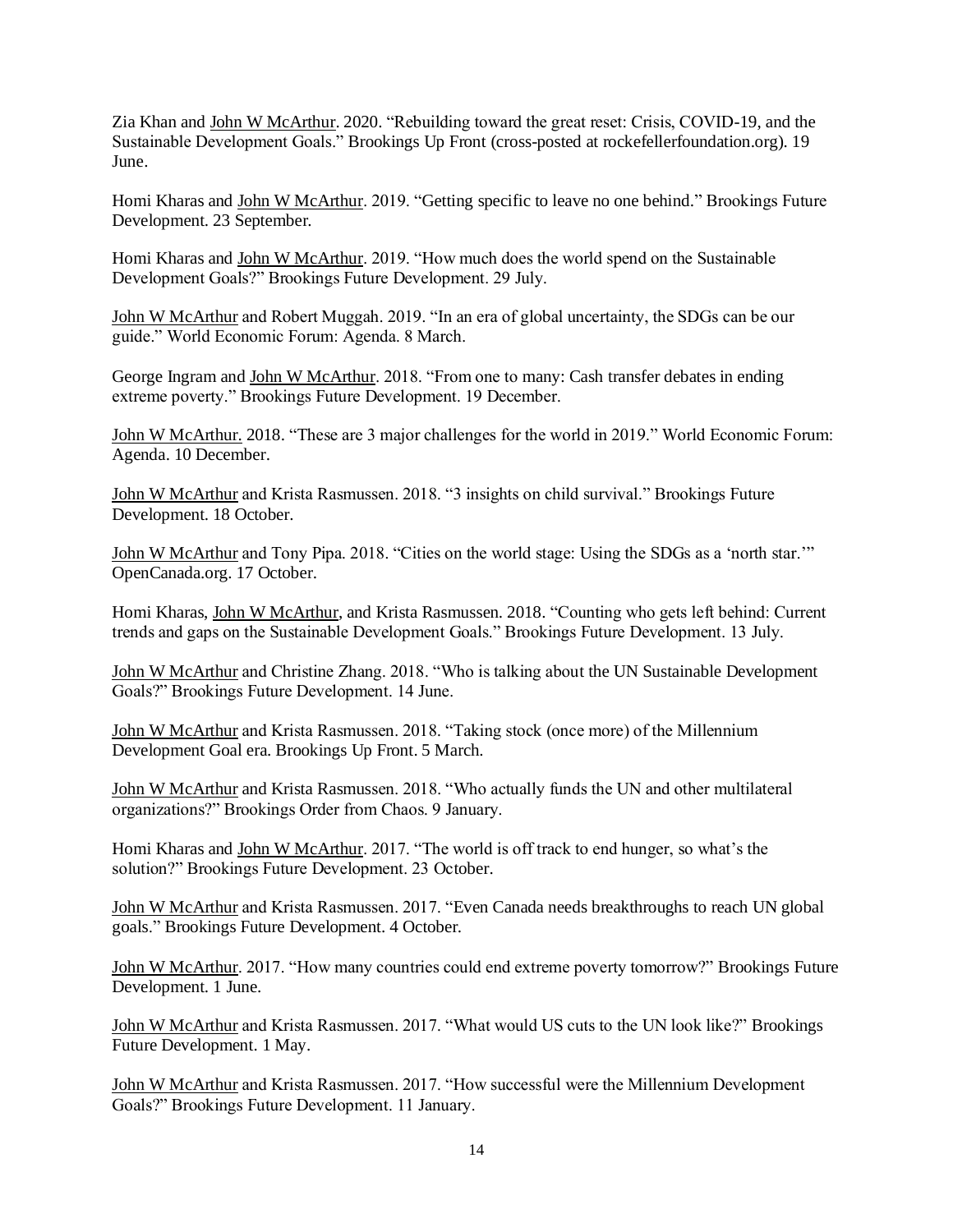John W McArthur and Krista Rasmussen. 2016. "How close is the world to ending extreme poverty?" Brookings Future Development. 2 December.

Homi Kharas and John W McArthur. 2016. "Are we closer to ending rural hunger?" Brookings Future Development. 17 October.

John W McArthur. 2016. "The US-Africa Business Forum: Expanding credit for small-scale irrigation." Brookings Africa in Focus. 15 September.

John W McArthur. 2016. "Was 2015 a PR success for the new Global Goals?" Brookings Future Development. 10 June.

Homi Kharas and John W McArthur. 2016. "Ending rural hunger." Global Economic Symposium, Council of Problem-Solving.

Homi Kharas and John W McArthur. 2016. "Targeting efforts to end hunger by 2030." Chicago Council on Global Affairs - Global Food for Thought. 19 April.

John W McArthur and Krista Rasmussen. 2016. "Where does the world's food grow?" Brookings Future Development. 21 March.

Margaret Biggs and John W McArthur. 2016. "Bringing Canada 'back' for the long haul." Brookings Future Development. 8 March.

John W McArthur. 2016. "No girl or woman left behind: A global imperative for 2030." Brookings Up Front. 7 March.

Margaret Biggs and John W McArthur. 2016. "Welcoming a new era of global development." OpenCanada.org. 26 January.

John W McArthur. 2015. "The first steps in Global Goal partnership and implementation." Huffington Post Canada. 24 November.

John W McArthur. 2015. "Canada's new team for global affairs." Brookings Future Development. 12 November.

Homi Kharas and John W McArthur. 2015. "Dispatch from Italy: Ending Rural Hunger." Brookings Future Development. 21 October.

John W McArthur and Christine Zhang. 2015. "Who pays attention to global development goals?" Brookings Future Development. 9 October.

John W McArthur. 2015. "Why 17 is a beautiful number." Brookings Future Development. 28 September.

John W McArthur. 2015. "15 million success stories under the Millennium Development Goals." Brookings Up Front. 24 September.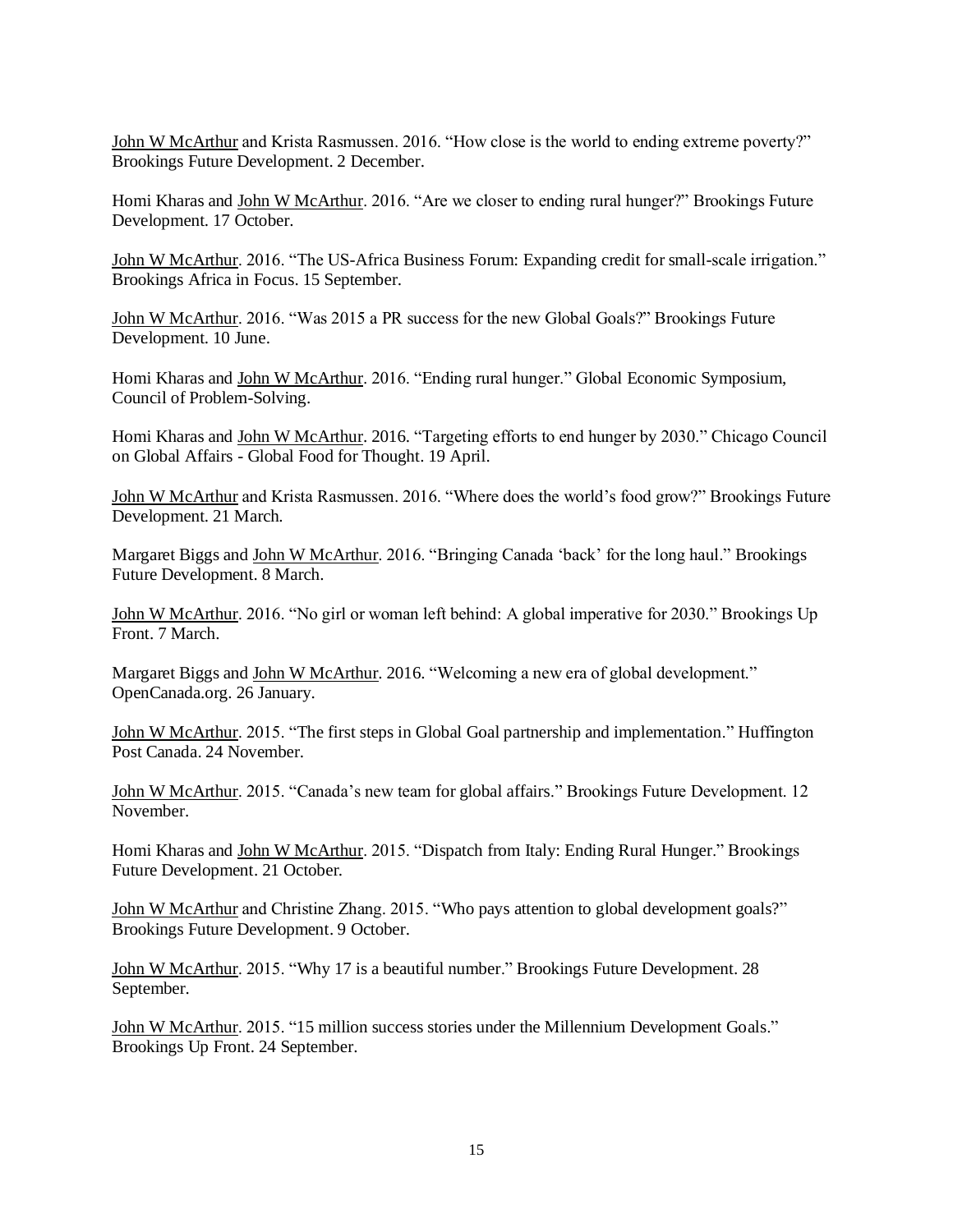John W McArthur. 2015. "Tackle these three issues and extreme poverty will be history." Huffington Post. (Invited contribution for series on "What's Working: Sustainable Development Goals.") 1 September.

John W McArthur. 2015. "What happened at the Addis Financing for Development conference?" Brookings Up Front. 21 July.

John W McArthur and Homi Kharas. 2015. "7 projects pointing the way to sustainable development finance." World Economic Forum: Agenda. 13 July.

Homi Kharas and John W McArthur. 2015. "Bringing the social compact to life." Blog of the UN's Third International Conference on Financing for Development. 1 July.

John W McArthur. 2015. "An apology to support global development." Brookings Up Front. 21 May.

John W McArthur. 2015. "What does the past tell us about the future? Possibilities for child survival in 2030." Brookings Health360. 7 May.

John W McArthur. 2015. "Seeds of a 'green revolution' in Africa?" Brookings Future Development. 4 May.

John W McArthur. 2015. "Kudos for Shanta: How to appreciate the 2002 costing paper." Brookings Future Development. 6 March.

John W McArthur. 2015. "150 days to development finance success." Brookings Future Development. 13 February.

John W McArthur. 2015. "Setting new terms of reference for the global economy." OpenCanada.org. 9 January.

Homi Kharas and John W McArthur. 2014. "Three breakthrough agreements will underpin the post-2015 global agenda." Brookings Up Front. 9 December.

John W McArthur and Gordon C McCord. 2014. "New evidence on fertilizer, agricultural yields, and structural change." Brookings Up Front. 28 October.

John W McArthur and Christine Zhang. 2014. "Six things to know about child survival since 2000." Brookings Up Front. 29 September.

Brandon Routman and John W McArthur. 2014. "Youth unemployment in sub-Saharan Africa: Varying solutions to complex challenges." Brookings Africa in Focus. 12 August.

John W McArthur and Sinead Mowlds. 2014. "Investing in evidence to end hunger." Devex.com. 1 August.

Homi Kharas and John W McArthur. 2014. "Mobilizing private investment for post-2015 sustainable development." Brookings Up Front. 27 May.

John W. McArthur. 2014. "A new global vision for sustainable development." World Economic Forum: forumblog. 7 March.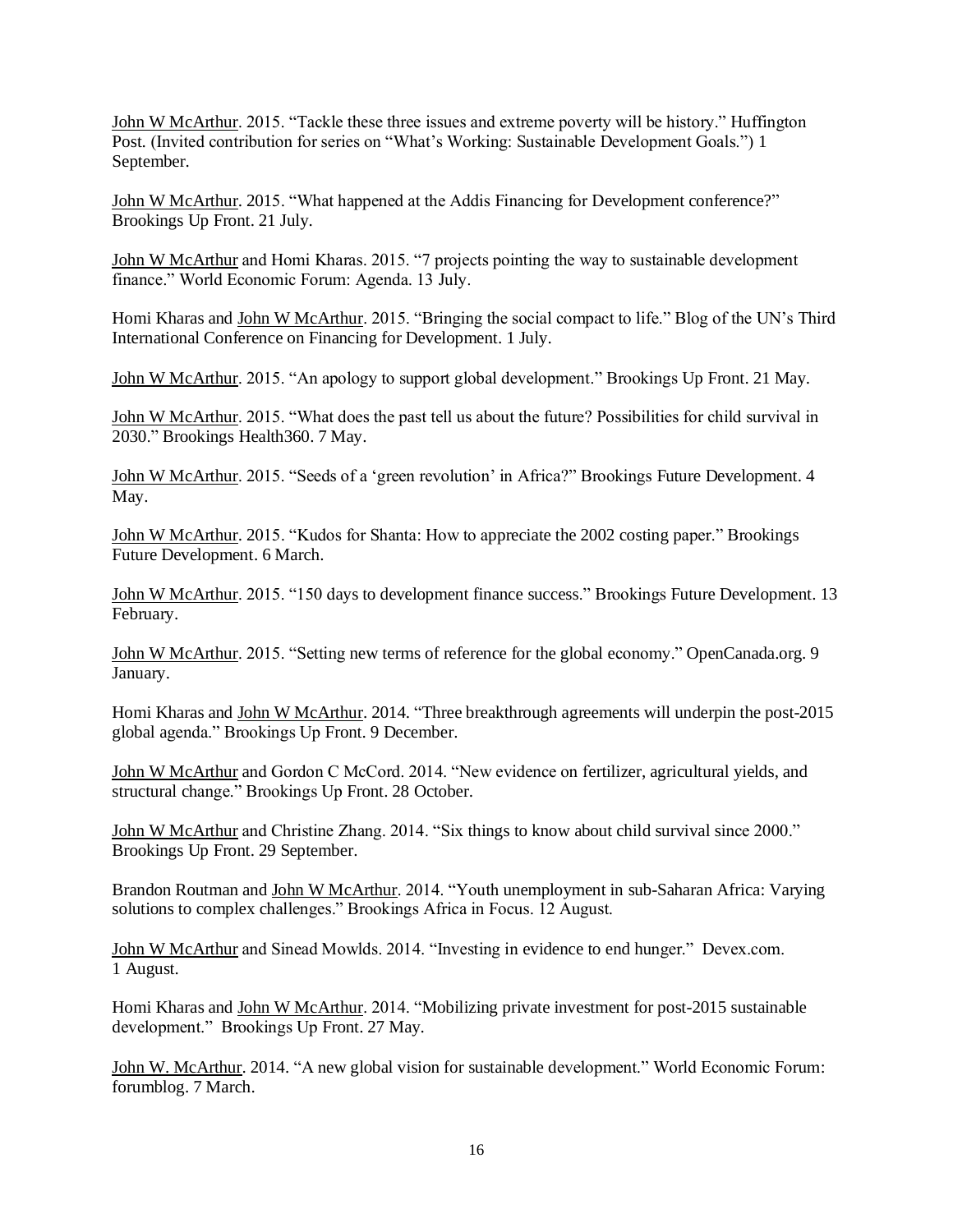John W McArthur. 2014. ["How much aid for basic needs to 2030? Some very coarse numbers.](http://www.brookings.edu/research/opinions/2014/02/05-basic-aid-needs-mcarthur)" Brookings Institution (online mimeo). 6 February.

John W McArthur. 2013. ["5 key rules for open access online education.](http://forumblog.org/2013/11/five-key-rules-for-open-access-online-education/)" World Economic Forum: forumblog. 27 November.

John W McArthur. 2013. "23 months for the world to get organized." World Economic Forum: forumblog. 16 October.

John W McArthur. 2013. "Starting a new Canadian aid conversation." OpenCanada.org. 12 June (Part I); 17 June (Part II); 24 June (Part III).

John W McArthur. 2013. *"The declaration of the Millennium Development Goals."* Brookings Institution mimeo (online)*. 6 March.* Updated 30 November 2013 under revised title, "The origins of the Millennium Development Goals: Frequently asked questions."

John W McArthur. 2013. "A guide to the post-2015 debates." OpenCanada.org. 4 February.

John W McArthur. 2012. "Jim Kim's deepest World Bank challenge." Brookings Institution (online). 20 July.

John W McArthur. 2012. "From physical BRICS to digital CHIIPs." Brookings Institution (online). 2 July.

John W McArthur and James Radner*.* 2012. "Nez à nez: Advanced countries and the Horn of Africa" *Global Brief.* February.

John W McArthur. 2010. "Reframing the global movement to end extreme poverty." *Monday Developments.* June.

John W McArthur, Jeffrey D Sachs, and Guido Schmidt-Traub. "Response to Amir Attaran." 2005. *PLoS Medicine.* Vol. 2, Iss. 11, p. e379.

John W McArthur, Jeffrey D Sachs, and Guido Schmidt-Traub. 2005. "Millennium Development Goals 'not doomed to fail'." *SciDev.net.* 13 September.

John W McArthur and Guido Schmidt-Traub. 2005. "Bringing 2015 to 2005: Implementing the Millennium Development Goals today." *International Aid & Trade Review*. pp. 10-14.

John W McArthur, Jeffrey D Sachs, and Guido Schmidt-Traub. 2005. "What it will take to meet the Millennium Development Goals." *Sustainable Development International*.

Jeffrey D Sachs and John W McArthur. 2005. "8 is enough." *International Atomic Energy Agency Bulletin.* Vol. 47: 1, pp. 8-12.

John W McArthur and Jeffrey D Sachs. 2004. "Priorities for meeting the Millennium Development Goals." *Global Future*. First quarter, pp. 1-2.